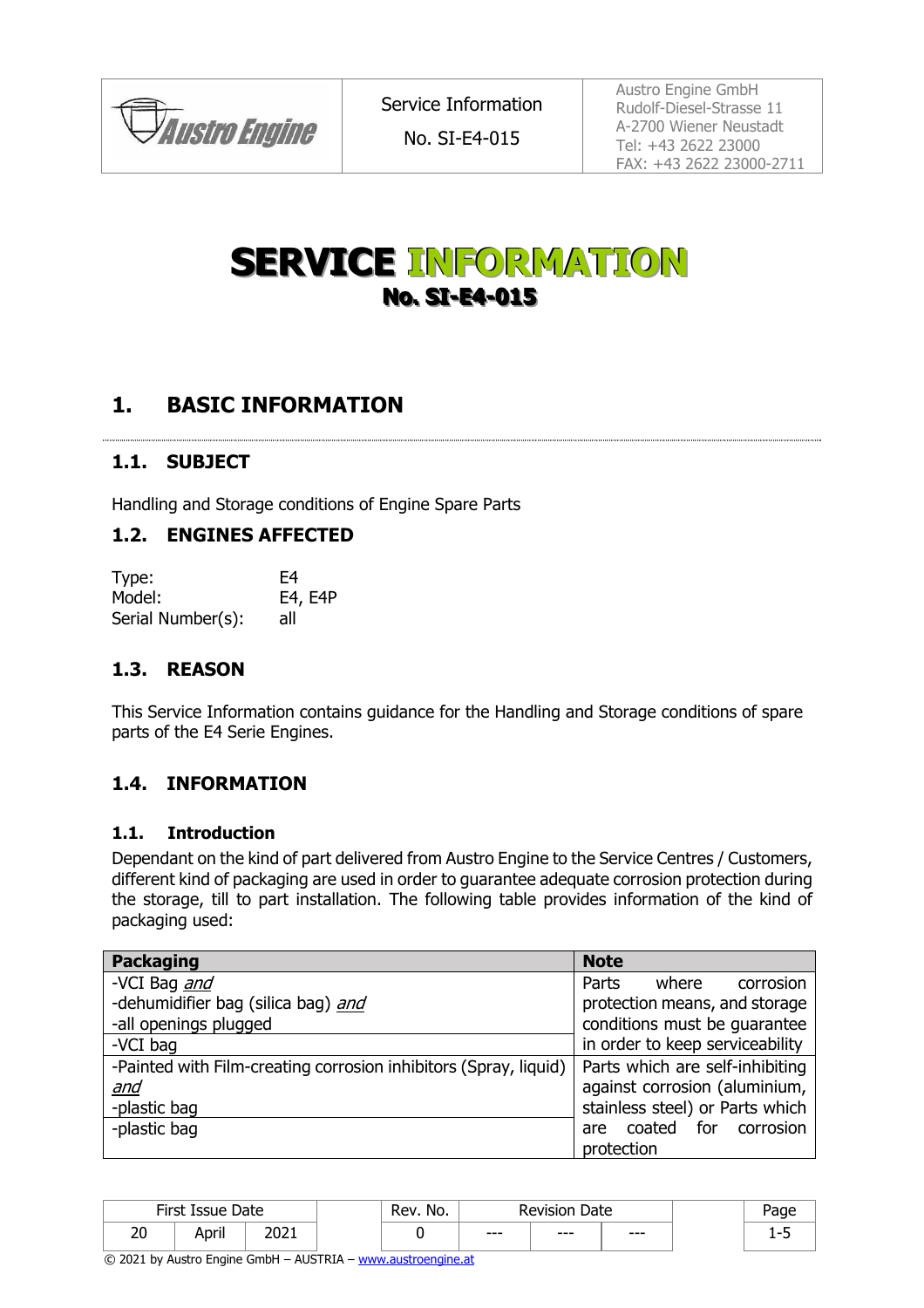

Austro Engine GmbH Rudolf-Diesel-Strasse 11 A-2700 Wiener Neustadt Tel: +43 2622 23000 FAX: +43 2622 23000-2711

#### **1.2. Handling of parts**

When received, a part that should not be immediately installed should be kept in the original Austro Engine Package, the temperature during storage shall not be below -30°C (-22 °F) and the relative humidity shall not be more than 70%. All the stored parts must be protected from excessive moisture, splash water or rain, and never stored outside. If for parts inspection reasons the original package should be open, then the parts shall be packed again in accordance with the instruction provided in the subsequent chapters, in case such parts shall be stored again (not immediately installed).

#### **1.3. VCI packing of parts**



prevent premature condensation.

| First Issue<br>Date |         | No.<br>kev. | <b>Revision</b><br>Date |      |      |         |   |
|---------------------|---------|-------------|-------------------------|------|------|---------|---|
| ົ<br>ΖU             | <br>--- | רמר         |                         | $--$ | $--$ | $- - -$ | - |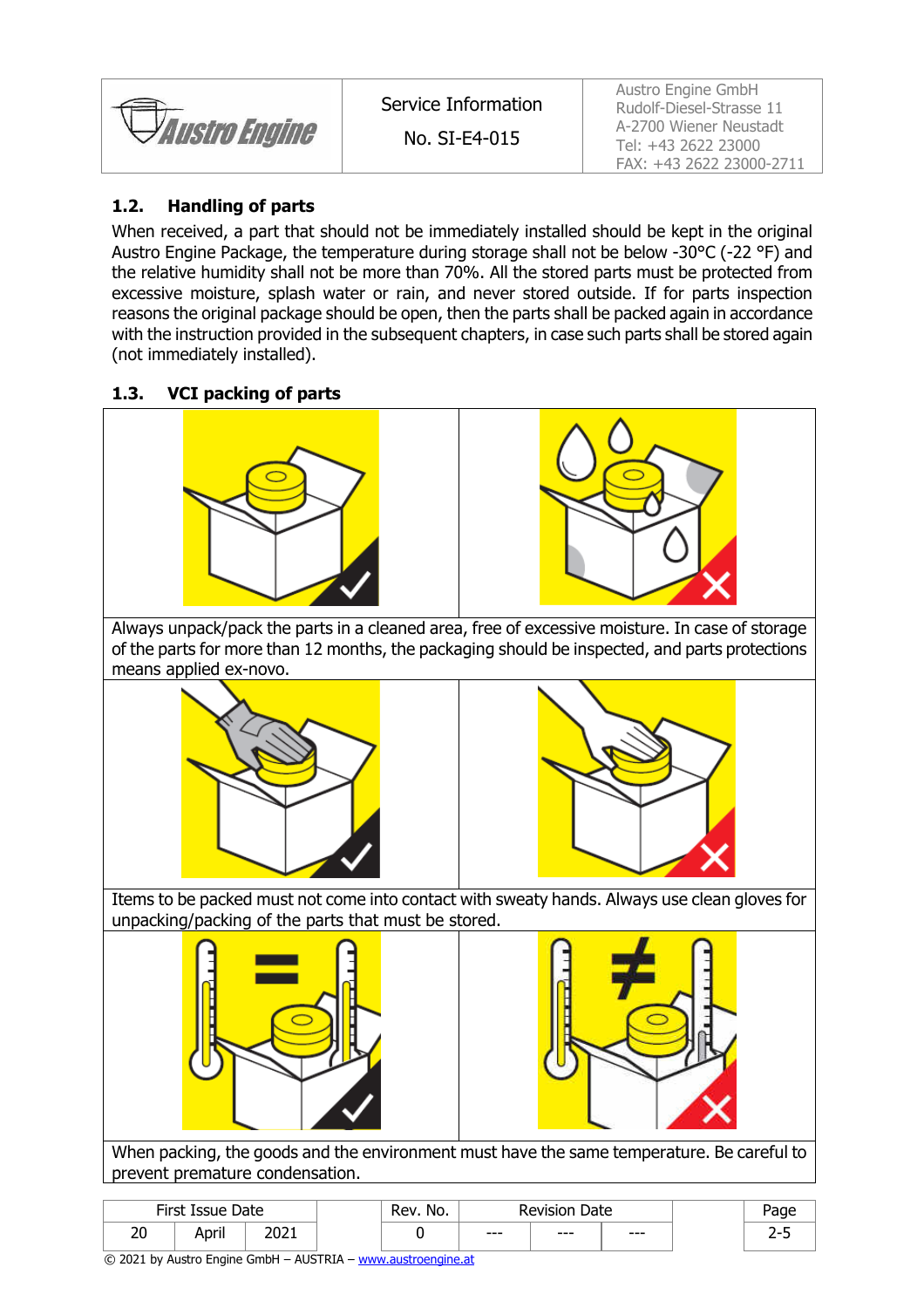

made from VCI carrier materials.

AE recommend to always apply the same parts protections/packaging as receival condition when a package should be open for inspection and then closed again for storage. In addition, when unpacking:

- The packaging unit must have assumed environmental temperature
- After removal of individual components, reseal the package in order to avoid large volume gas interchange with the environmental air and to ensure the corrosion protection for the residual components.
- VCI protection exists for approx. one hour after removal of the component from the VCI atmosphere.

|          | First Issue<br>No.<br>Date<br><b>Revision Date</b><br>Rev. |              |  |  |      |      |      |   |
|----------|------------------------------------------------------------|--------------|--|--|------|------|------|---|
| חר<br>۷J | .<br>April                                                 | י החר<br>ᅩ∪ㄥ |  |  | $--$ | $--$ | $--$ | ້ |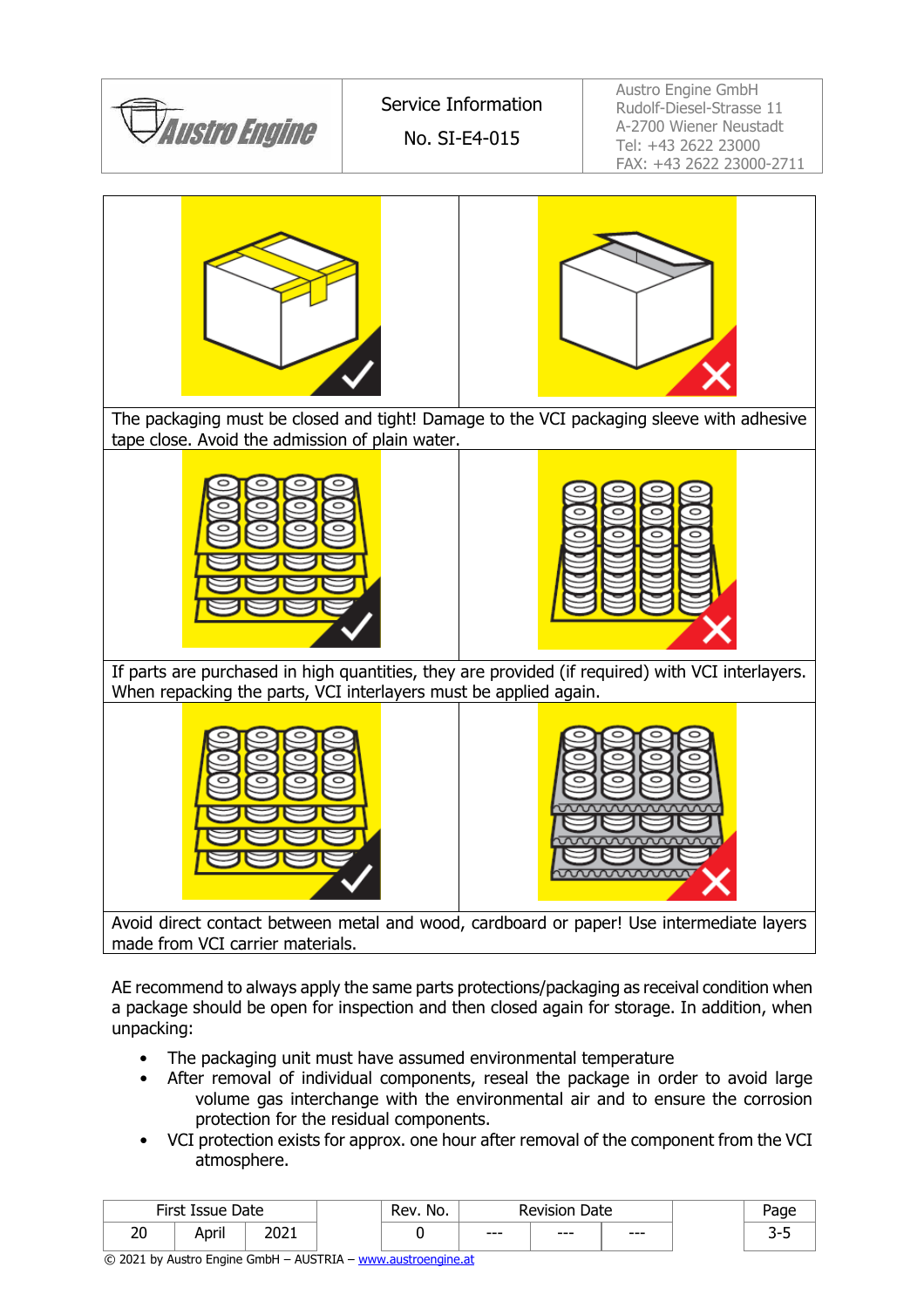

Austro Engine GmbH Rudolf-Diesel-Strasse 11 A-2700 Wiener Neustadt Tel: +43 2622 23000 FAX: +43 2622 23000-2711

## **1.4. Plastic Bag Packing**





Always unpack/pack the parts in a cleaned area, free of excessive moisture. In case of storage of the parts for more than 12 months, the packaging should be inspected, and parts protections means applied ex-novo.





When packing, the goods and the environment must have the same temperature. Be careful to prevent premature condensation.





Items to be packed must not come into contact with sweaty hands. Always use clean gloves for unpacking/packing of the parts that must be stored.





The packaging must be closed and tight! In case of Damage to the Plastic Bag, replace the bag with a new one.

|          | First Issue<br>Date |               | No.<br>Rev. | Date<br><b>Revision</b> |      |     |    |
|----------|---------------------|---------------|-------------|-------------------------|------|-----|----|
| הר<br>۷J | $\sim$<br>April     | י המר<br>ᅩᇰᄼᅩ |             | $--$                    | $--$ | --- | -4 |